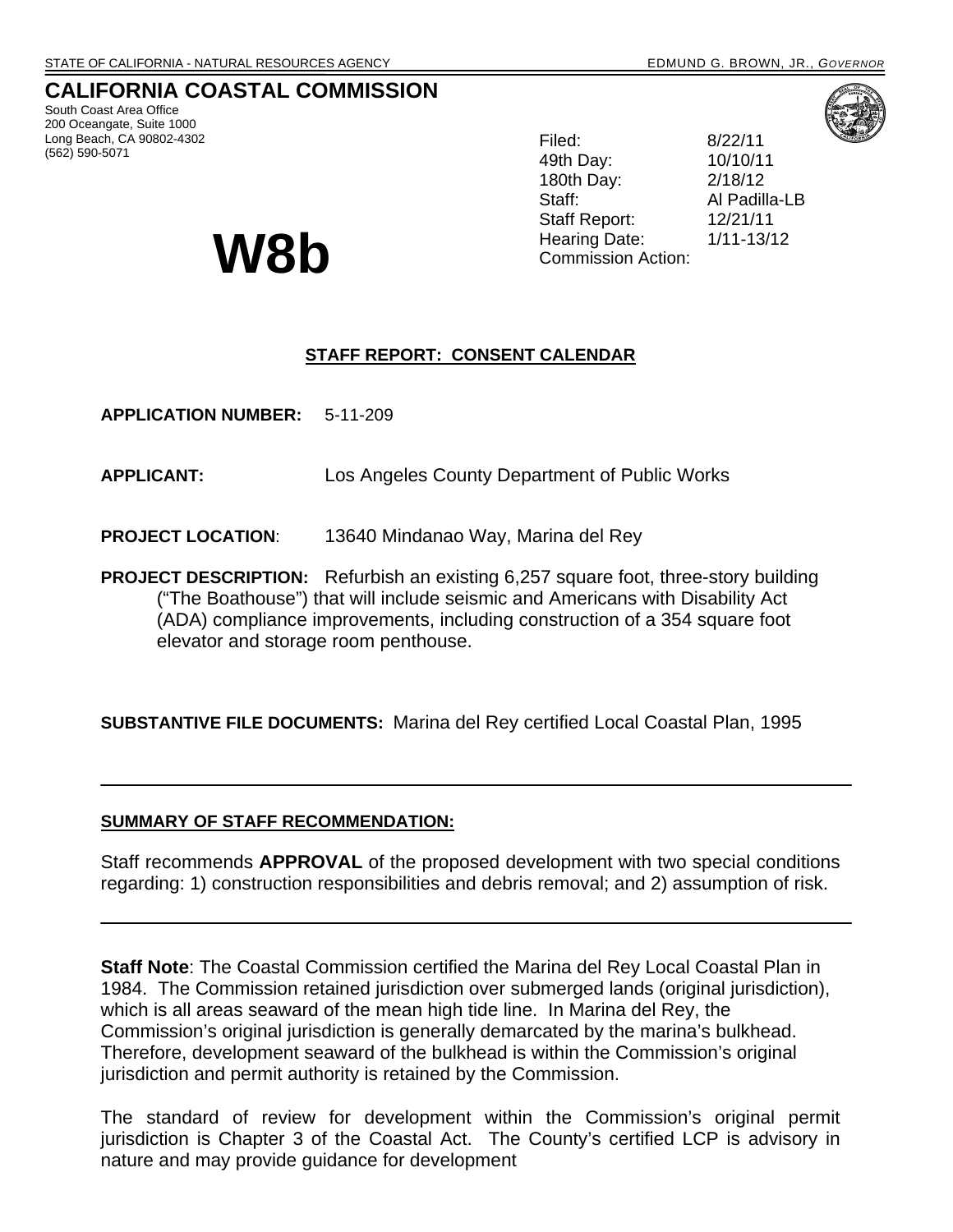## **I. STAFF RECOMMENDATION:**

Staff recommends that the Commission adopt the following resolution to **APPROVE** the coastal development permit application:

*MOTION: I move that the Commission approve coastal development permit applications included on the consent calendar in accordance with the staff recommendations.* 

Staff recommends a **YES** vote. Passage of this motion will result in approval of all permits included on the consent calendar. An affirmative vote of a majority of the Commissioners present is needed to pass the motion.

# **RESOLUTION TO APPROVE THE PERMIT:**

The Commission hereby approves a permit, subject to the conditions below, for the proposed development and adopts the findings set forth below on grounds that the development as conditioned will be in conformity with the provisions of Chapter 3 of the California Coastal Act and will not prejudice the ability of the local government having jurisdiction over the area to prepare a local coastal program conforming to the provisions of Chapter 3. Approval of the permit complies with the California Environmental Quality Act because either 1) feasible mitigation measures and/ or alternatives have been incorporated to substantially lessen any significant adverse effects of the development on the environment, or 2) there are no further feasible mitigation measures or alternative that would substantially lessen any significant adverse impacts of the development on the environment.

## **II. STANDARD CONDITIONS:**

- 1. Notice of Receipt and Acknowledgment. The permit is not valid and development shall not commence until a copy of the permit, signed by the permittee or authorized agent, acknowledging receipt of the permit and acceptance of the terms and conditions, is returned to the Commission office.
- 2. Expiration. If development has not commenced, the permit will expire two years from the date on which the Commission voted on the application. Development shall be pursued in a diligent manner and completed in a reasonable period of time. Application for extension of the permit must be made prior to the expiration date.
- 3. Interpretation. Any questions of intent or interpretation of any condition will be resolved by the Executive Director or the Commission.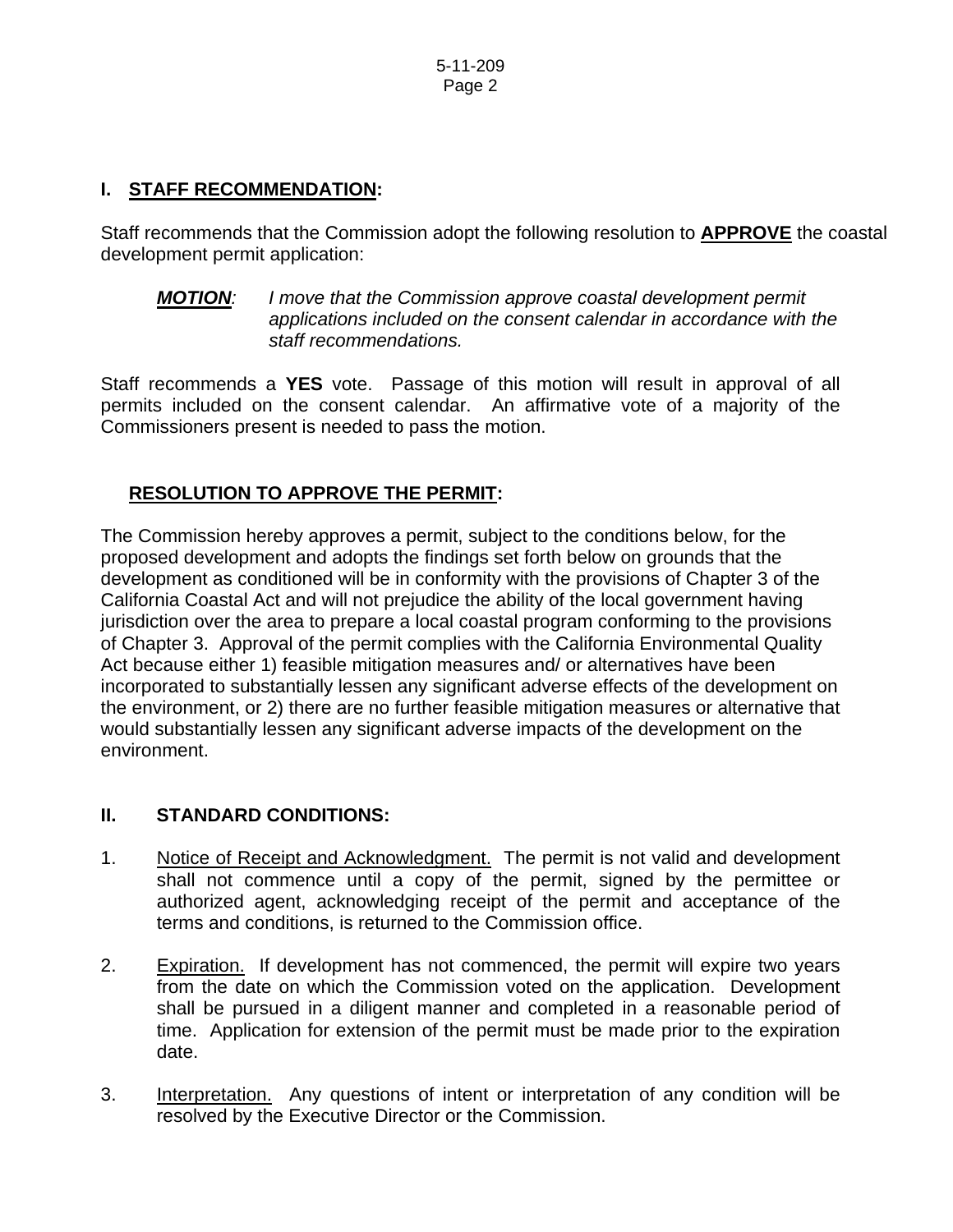- 4. Assignment. The permit may be assigned to any qualified person, provided assignee files with the Commission an affidavit accepting all terms and conditions of the permit.
- 5. Terms and Conditions Run with the Land. These terms and conditions shall be perpetual, and it is the intention of the Commission and the permittee to bind all future owners and possessors of the subject property to the terms and conditions.

## **III. SPECIAL CONDITIONS**

## **1. CONSTRUCTION RESPONSIBILITIES AND DEBRIS REMOVAL**

The permittee shall comply with the following construction-related requirements:

- (a) No construction materials, equipment, debris, or waste shall be placed or stored where it may be subject to inundation or dispersion in the waters of the marina;
- (b) Any and all debris resulting from construction activities shall be removed from the site within 10 days of completion of construction;
- (c) No machinery or construction materials not essential for project improvements shall be allowed at any time in the intertidal zone;
- (d) If turbid conditions are generated during construction, a silt curtain shall be utilized to control turbidity;
- (e) Floating booms shall be used to contain debris discharged into coastal waters and any debris discharged shall be removed as soon as possible but no later than the end of each day;
- (f) Non-buoyant debris discharged into coastal waters shall be recovered by divers as soon as possible after loss; and
- (g) Reasonable and prudent measures shall be taken to prevent all discharge of fuel or oily waste from heavy machinery, construction equipment or power tools into the waters of the Marina del Rey. The applicant and the applicant's contractors shall have adequate equipment available to contain any such spill immediately.

## **2. ASSUMPTION-OF-RISK, WAIVER OF LIABILITY, AND INDEMNITY DEED RESTRICTION.**

**A.** By acceptance of this permit, the applicant Los Angeles County Department Public Works acknowledges and agrees (i) that the site may be subject to hazards from waves, storm waves, flooding and erosion; (ii) to assume the risks to the applicant and the property that is the subject of this permit of injury and damage from such hazards in connection with this permitted development; (iii) to unconditionally waive any claim of damage or liability against the Commission, its officers, agents, and employees for injury or damage from such hazards; (iv) to indemnify and hold harmless the Commission, its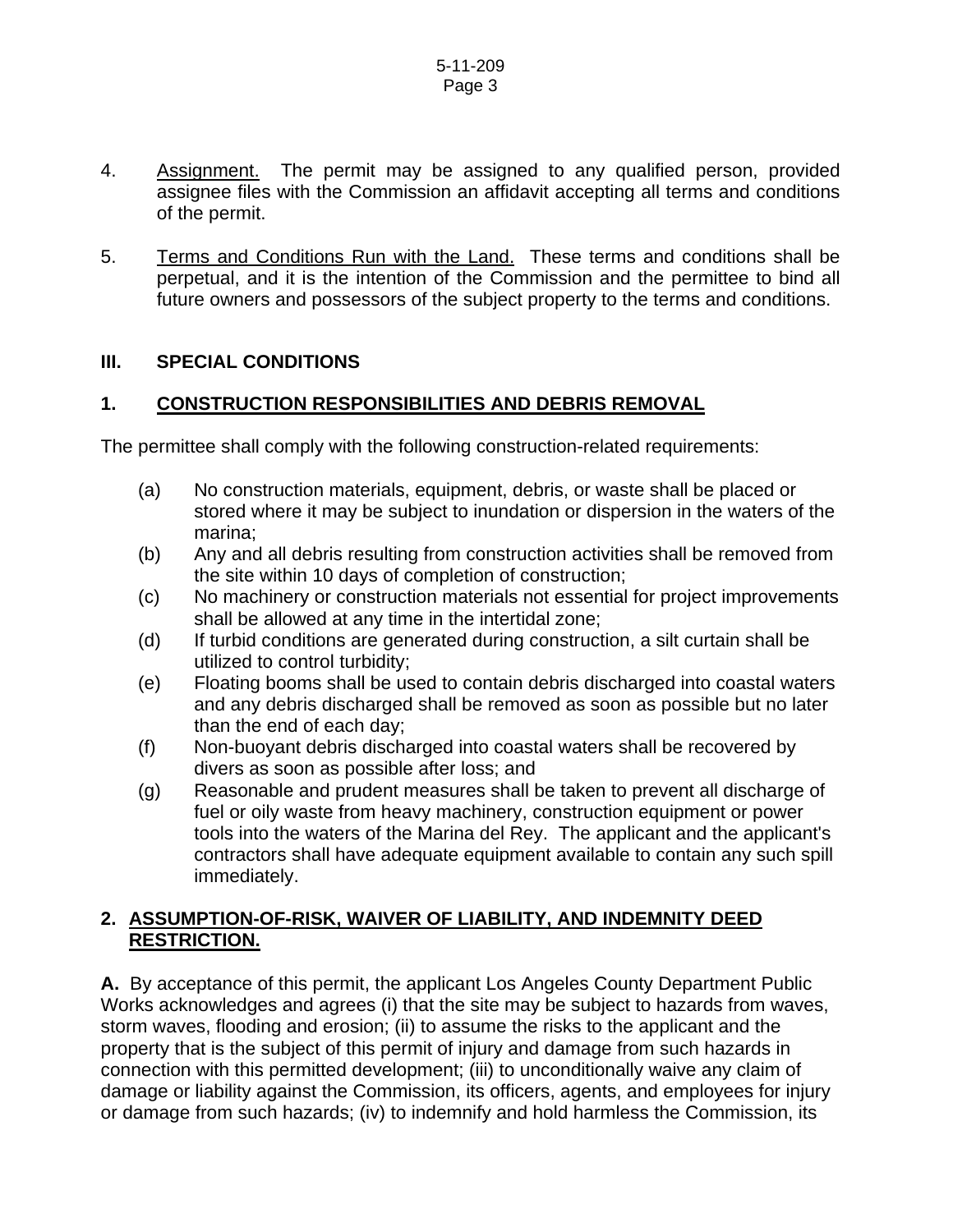officers, agents, and employees with respect to the Commission's approval of the project against any and all liability, claims, demands, damages, costs (including costs and fees incurred in defense of such claims), expenses, and amounts paid in settlement arising from any injury or damage due to such hazards; and (v) to include a provision in any subsequent lease of such property requiring the lessee to submit a written agreement to the Commission, for the review and approval of the Executive Director, incorporating all of the above terms.

## **B. PRIOR TO ANY CONVEYANCE OF THE PROPERTY THAT IS THE SUBJECT OF**

**THIS COASTAL DEVELOPMENT PERMIT**, the landowner shall execute and record against the parcel(s) governed by this permit a deed restriction, in a form and content acceptable to the Executive Director: (1) indicating that, pursuant to this permit, the California Coastal Commission has authorized development on the subject property, subject to terms and conditions that restrict the use and enjoyment of that property; and (2) imposing the Special Conditions of this permit as covenants, conditions and restrictions on the use and enjoyment of the Property. The deed restriction shall include a legal description of the entire parcel or parcels governed by this permit. The deed restriction shall also indicate that, in the event of an extinguishment or termination of the deed restriction for any reason, the terms and conditions of this permit shall continue to restrict the use and enjoyment of the subject property so long as either this permit or the development it authorizes – or any part, modification, or amendment thereof – remains in existence on or with respect to the subject property.

**C. PRIOR TO ISSUANCE OF THE COASTAL DEVELOPMENT PERMIT**, the landowner shall submit a written agreement, in a form and content acceptable to the Executive Director, incorporating all of the above terms of this condition.

## **IV. FINDINGS AND DECLARATIONS:**

The Commission hereby finds and declares:

## **A. Project Description and Location**

The Los Angeles County Department of Public Works proposes to refurbish an existing 6,257 square foot, 31.5 foot high, three-story 6,200 square foot building ("The Boathouse") that includes seismically retrofitting existing building and Americans with Disability Act (ADA) compliance improvements, including construction of an elevator. The 354 square foot elevator penthouse, which will house the mechanical equipment of the elevator and provide storage space, will extend 15'-8" above the second story deck of the building. The elevator is necessary to comply with ADA requirements. Because of limited space within the existing building, construction of access ramps inlieu of an elevator to access the upper levels is not feasible.

Other ADA improvements include remodeling restroom facilities and installing new drinking fountains. Seismic improvements include adding interior shear walls,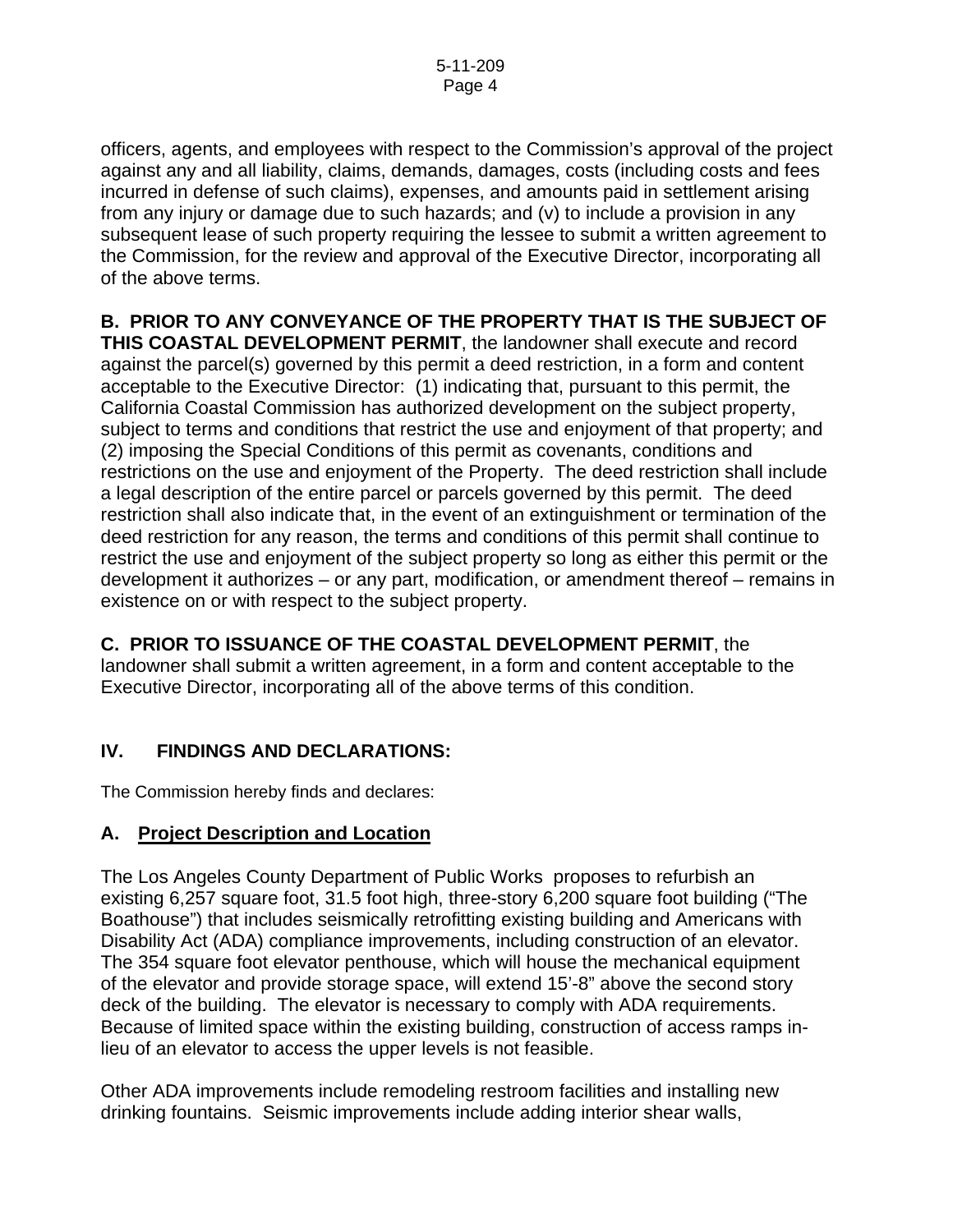strengthening the roof, and strengthening the exiting foundation support piles through wrapping the top two feet of 24 of the existing 54 foundation piles with a fiber reinforced polymer product.

The existing building is located on Parcel 48 within Basin H, just off of Mindanao Way, at Burton Chace Park, in Marina del Rey. Parcel 48 is a "Water" designated parcel in the LCP. The existing building is built over the water and is supported on piles. According to the County, The Boathouse was privately funded and constructed for the Boy Scouts of America in the early 1970's. The Department of Beaches and Harbors took possession of the facility in 2002 at the end of a 30-year lease of the property that was held by the Western Los Angeles County Council, Inc., Boy Scouts of America. The facility is currently used by the County for their Water Awareness, Training, Education and Recreation (WATER) program and by the Boy Scouts. Once the project is completed the County will operate a future recreational boating center for the public and the facility will be available for public use on a regular basis which will include the use of the large community room.

#### **B. Visual Resources**

Section 30251 of the Coastal Act requires that the scenic and visual qualities of this coastal area shall be protected. Section 30251 of the Coastal Act states, in part:

*The scenic and visual qualities of coastal areas shall be considered and protected as a resource of public importance. Permitted development shall be sited and designed to protect views to and along the ocean and scenic coastal areas, to minimize the alteration of natural land forms, to be visually compatible with the character of surrounding areas, and, where feasible, to restore and enhance visual quality in visually degraded areas...* 

The existing building is built to resemble a boat with two full levels. A third partial level consists of an approximately 400 square foot structure ("pilot house"), small storage room and a faux smoke stack. The "pilot house" is used as office space and houses utility equipment. The "pilot house" extends approximately 8 feet above the second deck and approximately 31.5 feet above the ground level or main deck. The smoke stack extends approximately 15 feet above the second deck and approximately 37 feet above the ground floor.

The proposed 354 square foot elevator penthouse and storage room will extend 15'-8" above the second level deck. The elevator is necessary to bring the building into compliance with ADA requirements.

The proposed project is located over the water and is constructed on piles. Since it is located over the water, the project is located within the Commission's original permit jurisdiction and the Commission has permit authority. The standard of review is the Coastal Act and the County's certified Local Coastal Plan serves as guidance.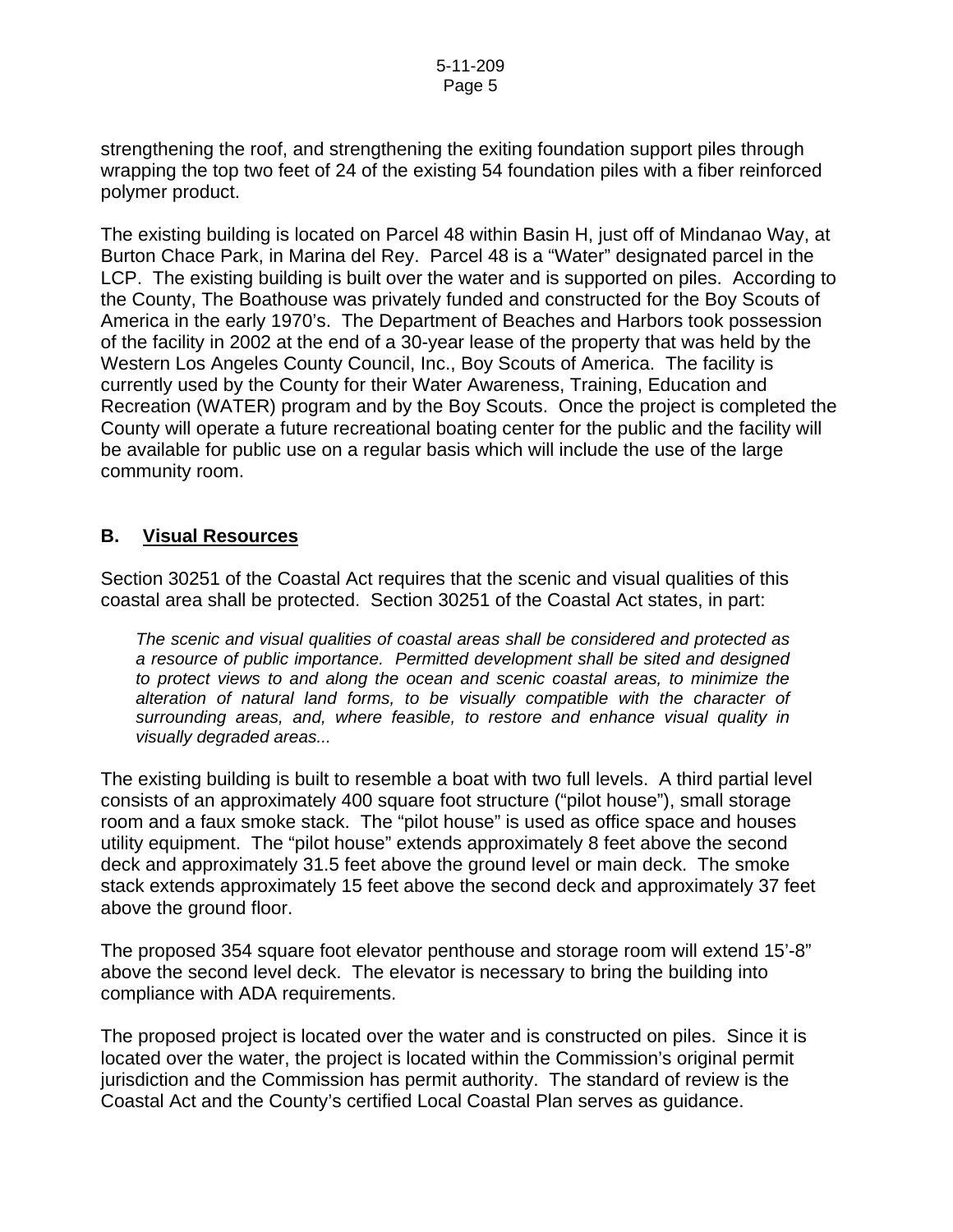The certified Local Coastal Plan land use category for this parcel is designated "Water". All new structures within this land use category are limited to a height of 15 feet above the water surface. The existing structure, which was built prior to the 1984 certification of the Land Use Plan, extends to approximately 31.5 feet above the first level deck and adjacent landside existing grade or 37 to 46 feet above the water, depending on the tide.

The intent of the water side height limit of 15 feet was to minimize the view impacts from the surrounding landside areas out over the water for new development. With the water line 7 to 9 feet below the top of the bulkhead during low tides, structures 15 feet or less in height would provide public views of the marina over the top's of the structures along adjacent public promenades, or other public spaces along the bulkhead, during these low tide periods. Although the proposed addition will exceed the height limit for a water parcel in the LCP, the existing building currently extends over 40 feet above the water level on a fixed foundation, and does not rise up or down with the tide, so views to the water and marina are not available. Furthermore, the proposed structure is necessary to bring the existing building into ADA compliance and will allow the facility to continue to operate as a public facility that will enhance boating and recreational opportunities. Because of the height and size of the existing building, the proposed penthouse will not have a significant public visual impact on any surrounding coastal or marina views. Therefore, the Commission finds the project is consistent with the certified LCP and with the Chapter 3 policies of the Coastal Act with respect to protecting visual resources.

## **C. Public Access and Recreation**

Section 30210 of the Coastal Act states:

*In carrying out the requirement of Section 4 of Article X of the California Constitution, maximum access, which shall be conspicuously posted, and recreational opportunities shall be provided for all the people consistent with public safety needs and the need to protect public rights, rights of private property owners, and natural resource areas from overuse.* 

Section 30213 of the Coastal Act states:

*Lower cost visitor and recreational facilities shall be protected, encouraged, and, where feasible, provided. Developments providing public recreational opportunities are preferred.* 

Section 30224 of the Coastal Act states:

*Increased recreational boating use of coastal waters shall be encouraged, in accordance with this division, by developing dry storage areas, increasing public launching facilities, providing additional berthing space in existing harbors, limiting non-water-dependent land*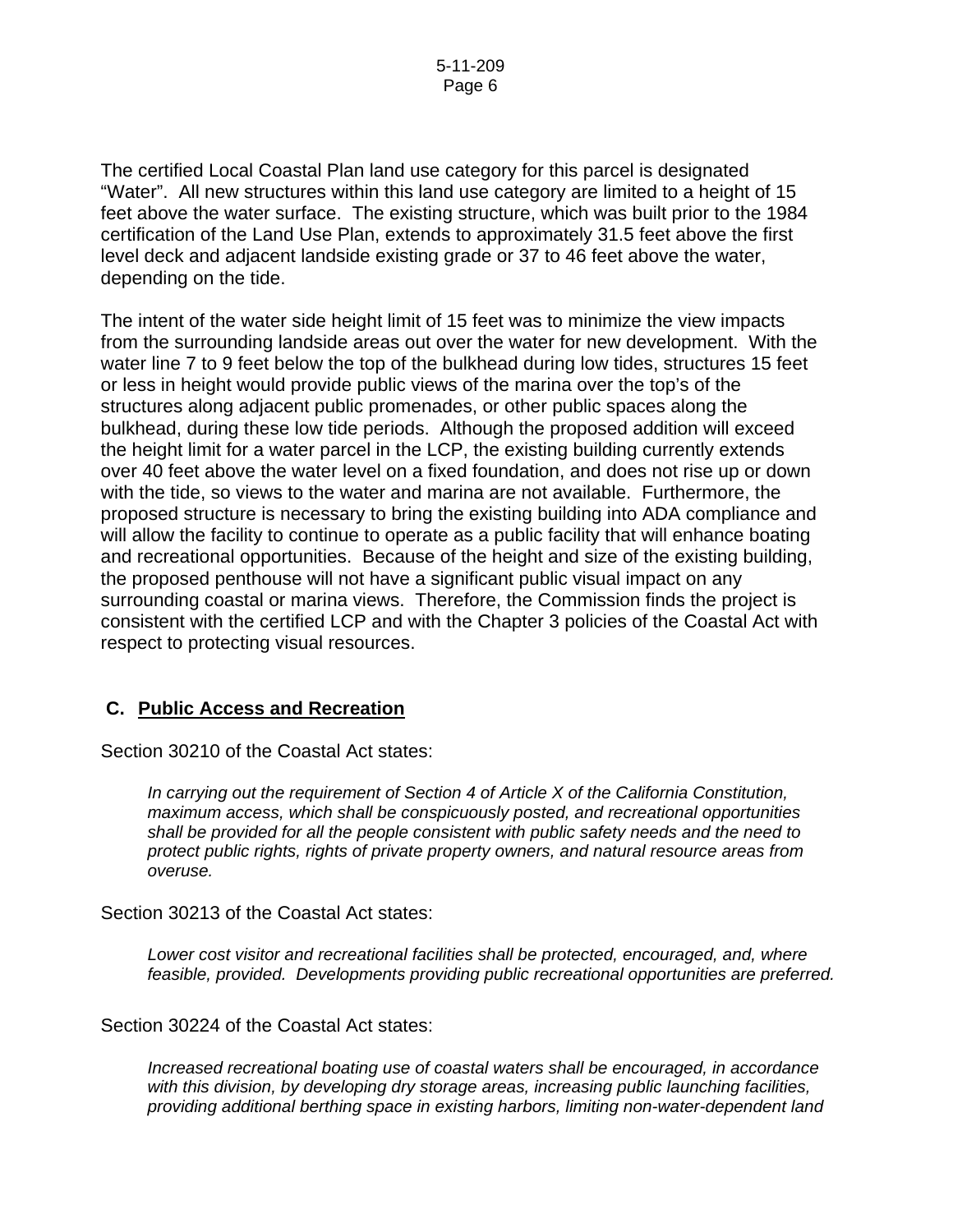*uses that congest access corridors and preclude boating support facilities, providing harbors of refuge, and by providing for new boating facilities in natural harbors, new protected water areas, and in areas dredged from dry land.* 

#### Section 30234 of the Coastal Act states:

*Facilities serving the commercial fishing and recreational boating industries shall be protected and, where feasible, upgraded. Existing commercial fishing and recreational boating harbor space shall not be reduced unless the demand for those facilities no longer exists or adequate substitute space has been provided. Proposed recreational boating*  facilities shall, where feasible, be designed and located in such a fashion as not to interfere *with the needs of the commercial fishing industry.* 

Section 30252 of the Coastal Act states in part:

*The location and amount of new development should maintain and enhance public access to the coast by. . . (4) providing adequate parking facilities or providing substitute means of serving the development with public transportation..* 

The existing building, which includes boat docks, has been used by the Boy Scouts for boating activities since its construction in the early 1970's. The County of Los Angeles took possession of the facility in September 2002 at the end of a 30-year lease. Subsequently, a Joint Use Permit Agreement was entered into between the County and Boy Scouts of America, which allowed for continued use of the facility by the Boy Scouts on a joint use basis with the County. The use was specifically restricted to non-profit, boating-oriented youth programs with membership open to the public

With the seismic and ADA improvements to the facility, future use of the facility will continue to include use by the Boy Scouts for youth oriented boating programs and general public use as a recreational boating center, and other community uses, thereby increasing lower-cost public boating opportunities and enhancing recreational use in the marina. As proposed, the project will be consistent with Sections 30213, 30224, and 30234 of the Coastal Act.

#### **D. Marine Resources**

Section 30230 of the Coastal Act states:

*Marine resources shall be maintained, enhanced, and where feasible, restored. Special protection shall be given to areas and species of special biological or economic significance. Uses of the marine environment shall be carried out in a manner that will sustain the biological productivity of coastal waters and that will maintain healthy populations of all species of marine organisms adequate for long-term commercial, recreational, scientific, and educational purposes.* 

Section 30231 of the Coastal Act states: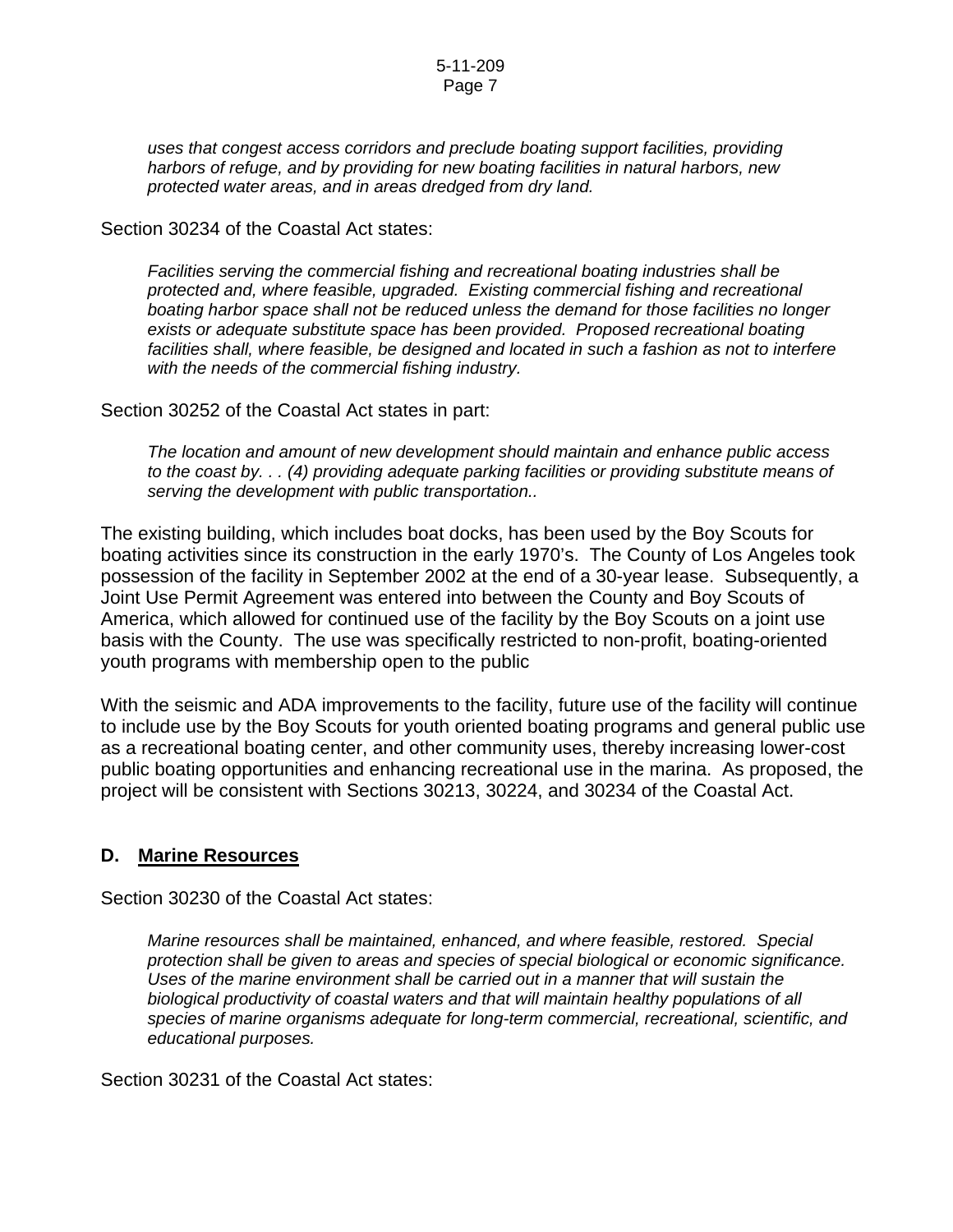*The biological productivity and the quality of coastal waters, streams, wetlands, estuaries, and*  lakes appropriate to maintain optimum populations of marine organisms and for the protection *of human health shall be maintained and, where feasible, restored through, among other means, minimizing adverse effects of waste water discharges and entrainment, controlling runoff, preventing depletion of ground water supplies and substantial interference with surface water flow, encouraging waste water reclamation, maintaining natural vegetation buffer areas that protect riparian habitats, and minimizing alteration of natural streams.* 

#### Section 30240(b) of the Coastal Act states:

*Development in areas adjacent to environmentally sensitive habitat areas and parks and recreation areas shall be sited and designed to prevent impacts which would significantly degrade those areas, and shall be compatible with the continuance of those habitat and recreation areas.* 

The existing building is located seaward of the bulkhead and directly over the water. The building is built over piles and a concrete foundation slab. All construction will be conducted within the existing building and above the water. The only work outside of the building envelop will involve strengthening the existing foundation piles that support the building. Twenty-four of the 54 existing piles will be wrapped with a fiber reinforced polymer. The upper two feet of each pile will be wrapped. All wrapping will be above the water line and will not be in contact with any boating or docking activity that could cause abrasion of the polymer wrap and allow debris to enter the water.

The proposed project will not involve work in the water or disturbance of the marina bottom, where turbidity could pose an impact to water quality. However, the project may include drilling and other construction activity over the water, and adjacent to the water, that may create debris that may fall or be washed into the water. In addition, the improper storage of construction equipment and materials during construction can contribute to water quality impacts. The Commission finds it necessary to require the use of best management practices to minimize impacts upon water quality. In addition, the Commission finds it necessary to identify the following other construction related restrictions: all construction materials and equipment shall be stored landward of the bulkhead, on impervious surfaces only; all construction materials or waste shall be stored in a manner which prevents their movement via runoff, or any other means, into coastal waters; and that any and all construction equipment, materials and debris are removed from upland areas at the conclusion of construction.

The proposed project will maintain the present use and is not expected to create additional adverse impacts on marine resources. Since the proposed project does not include pile driving and will not produce excessive noise or vibration during construction activity, the proposed activity will not have a significant adverse effect on existing marine resources and habitats. However, the Commission finds it necessary to identify the permittee's responsibilities regarding construction and the utilization of best management practices and has conditioned the project accordingly. Therefore, only as conditioned does the Commission find that the proposed project conforms with Sections 30230, 30231 and 30240(b) of the Coastal Act.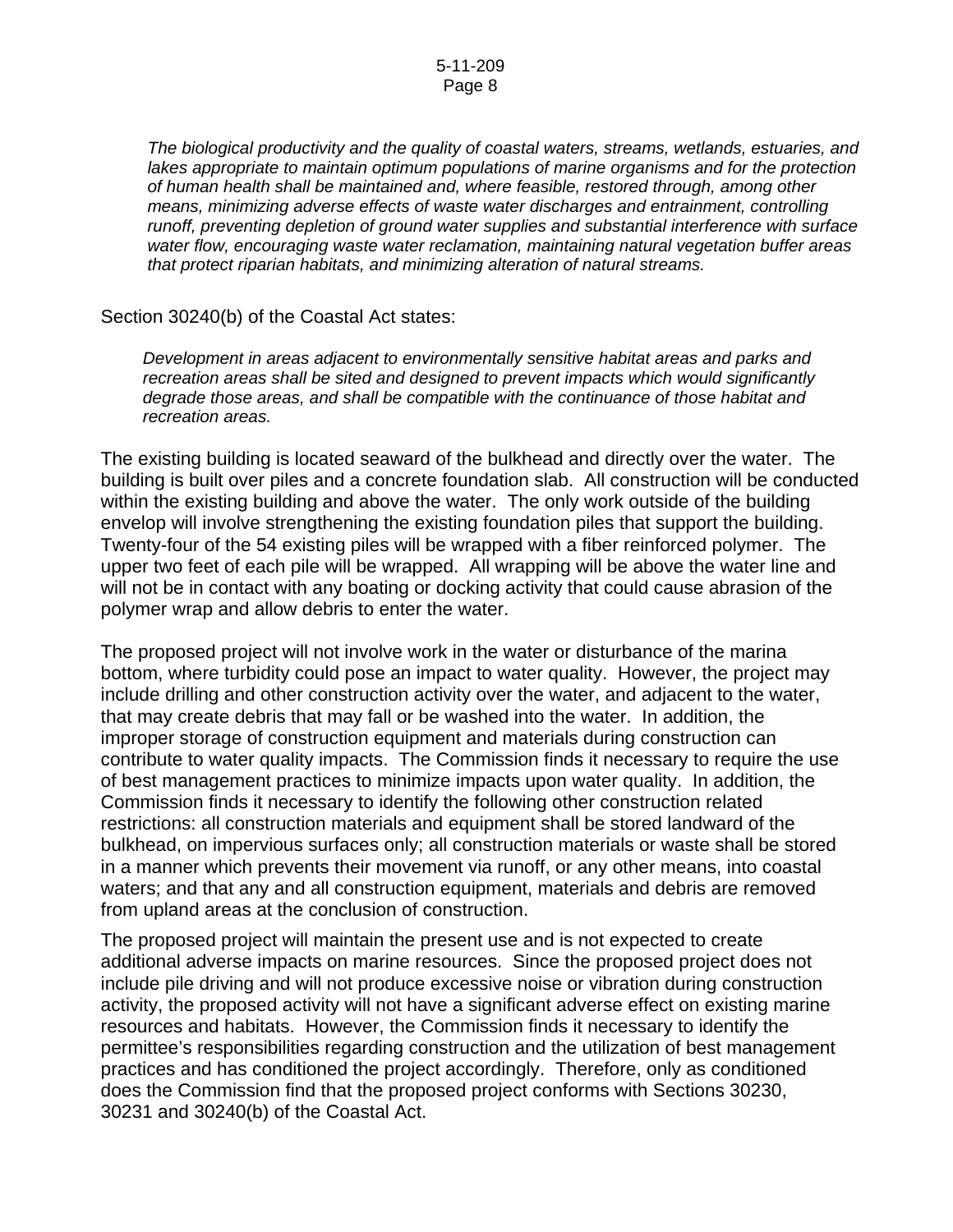# **E. Hazards**

Section 30253 of the Coastal Act provides in part:

New Development shall:

 (1) Minimize risks to life and property in areas of high geologic, flood, and fire hazards...

Because of its location, the facility is subject to tidal influences and potentially subject to the effects of tsunamis and seiches. The LCP indicates that Marina del Rey has sustained only minor damage in the past due to tsunami and seiches because of special design standards embodied in the moles, docks and breakwater. However, there remains the potential for damage from wave and tidal action. Therefore, the Commission finds that the applicant must also assume the risk of developing in an area where an extraordinary potential for damage from wave and tidal action exists as an inherent risk to life and property, waiving the Commission's liability for damage that may occur as result of such hazards. This is necessary because the design is a result of a study for which the applicant and its engineer are responsible. Wave hazards cannot be predicted with certainty, so the applicant and future owners must be put on notice that the Coastal Commission is not liable for damages resulting from wave and tidal action. Therefore, only as conditioned does the Commission find that the proposed project conforms with Section 30253 of the Coastal Act.

# **F. Local Coastal Program**

In 1984, the Commission certified the County's Land Use Plan portion of the Marina Del Rey/Ballona segment of the County of Los Angeles Local Coastal Program. Subsequent to the Commission's certification, the City of Los Angeles annexed over 525 acres of undeveloped land, which was a portion of the County's LCP area located south of Ballona Creek and east of Lincoln Boulevard (known as Area B and C). Subsequent to the City's annexation, the City submitted the identical Land Use Plan (the Playa Vista segment of the City's Local Coastal Program) covering the City's portion of the original County LCP area. The Commission certified the LUP for the annexed area with suggested modifications on December 9, 1986. On September 12, 1990, the Commission certified, with suggested modifications, an Implementation Program pertaining to the existing marina. After accepting the suggested modifications, the Commission effectively certified the Marina Del Rey LCP and the County assumed permit issuing authority.

Most recently, in November 2011, the Commission approved LCP amendment No. 1-11. The amendment adjusted the location of development authorized by the existing certified LCP; incorporated changes in response to the Periodic Review; and made minor grammatical, typographical and reference corrections. The LCPA addressed four specific projects (the "Pipeline Projects"):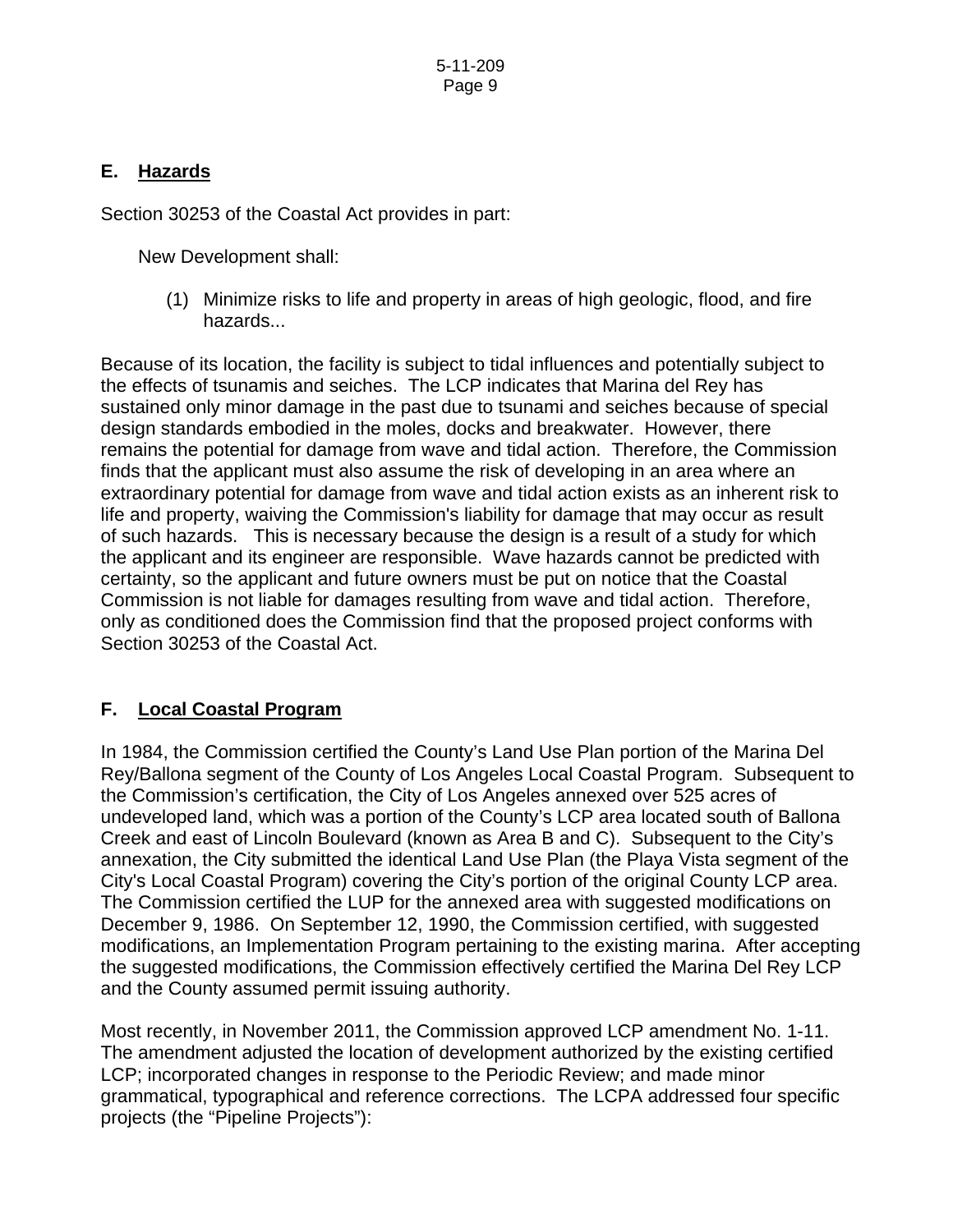- 1. Parcel 10/FF—A 526-unit apartment project
- 2. Parcel OT--- a 114-room senior accommodation facility with 3,500 square feet of commercial.
- 3. Parcel 49/77—Application of the Waterfront Overlay zone to facilitate an intensification of visitor-serving uses in association with the public launch ramp and the expansion of Chace Park.
- 4. Parcel 52/GG—a 345 space dry stack storage facility with 30 mast-up storage spaces.

The certified LCP designates the proposed site as "Water". Under the "Water" category of the LCP the permitted uses are recreational uses, wet boat slips, docking and fueling of boats, flood control and light marine commercial. The existing use is a permitted use under the certified LCP.

The proposed development is located seaward of the mean high tide and is within the Commission's original permit jurisdiction. The standard of review for development within the Commission's original permit jurisdiction is Chapter 3 of the Coastal Act. The County's certified LCP is advisory in nature and may provide guidance for development. As stated in the preceding sections, as conditioned, the project will not adversely impact coastal and marine resources or coastal access. The Commission, therefore, finds that the proposed project will be consistent with the Chapter 3 policies of the Coastal Act.

## **G. California Environmental Quality Act**

Section 13096(a) of the Commission's administrative regulations requires Commission approval of Coastal Development Permit applications to be supported by a finding showing the application, as conditioned by any conditions of approval, to be consistent with any applicable requirements of the California Environmental Quality Act (CEQA). Section 21080.5(d)(2)(A) of CEQA prohibits a proposed development from being approved if there are feasible alternatives or feasible mitigation measures available, which would substantially lessen any significant adverse effect which the activity may have on the environment.

Potential impacts are to visual resources, public access, marine resources and water quality. As conditioned, all potential adverse impacts have been adequately mitigated. As conditioned, there are no feasible alternatives or mitigation measures available which would substantially lessen any significant adverse impact which the activity may have on the environment. Therefore, the proposed project is found consistent with CEQA and the policies of the Coastal Act.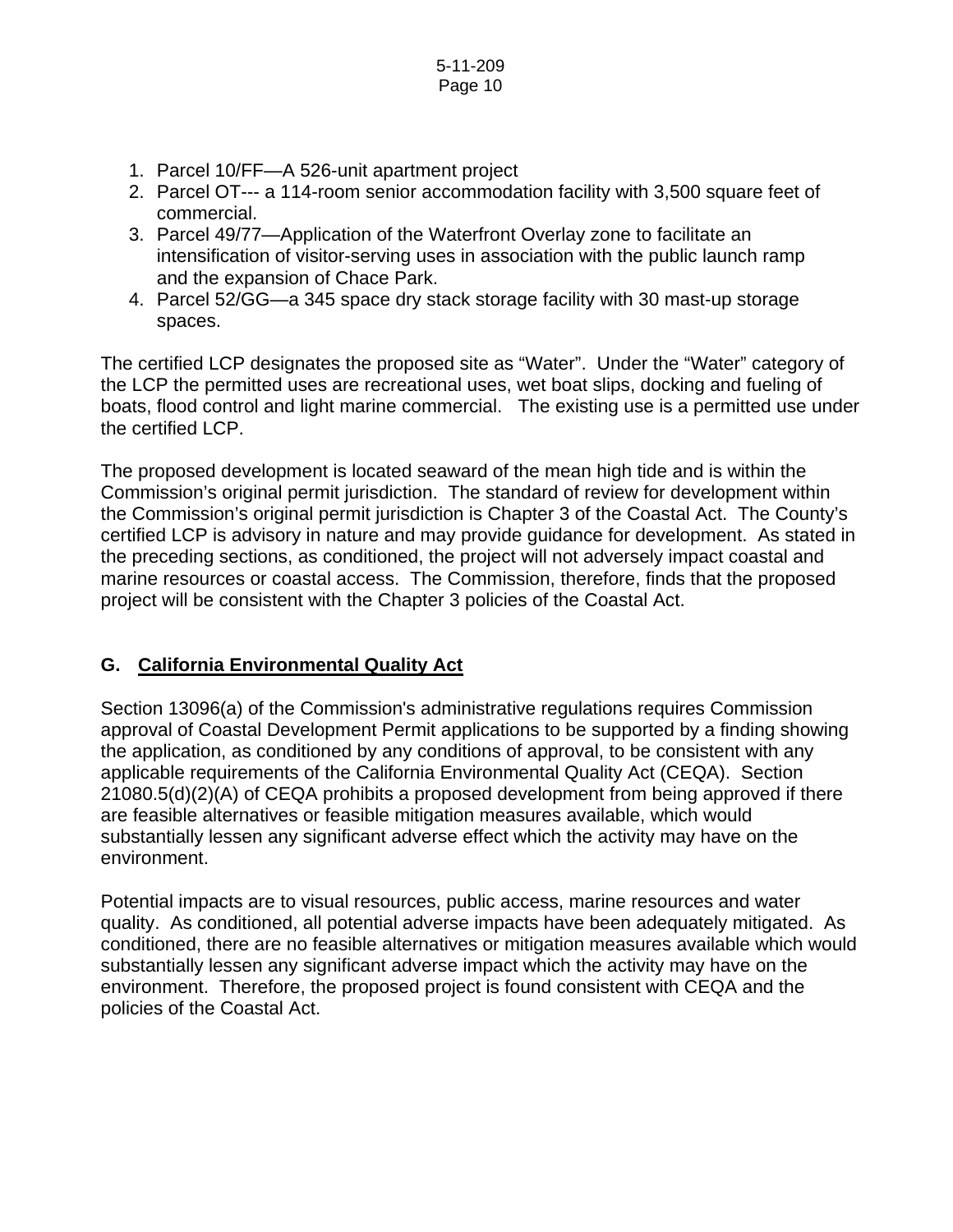5-11-209 Page 11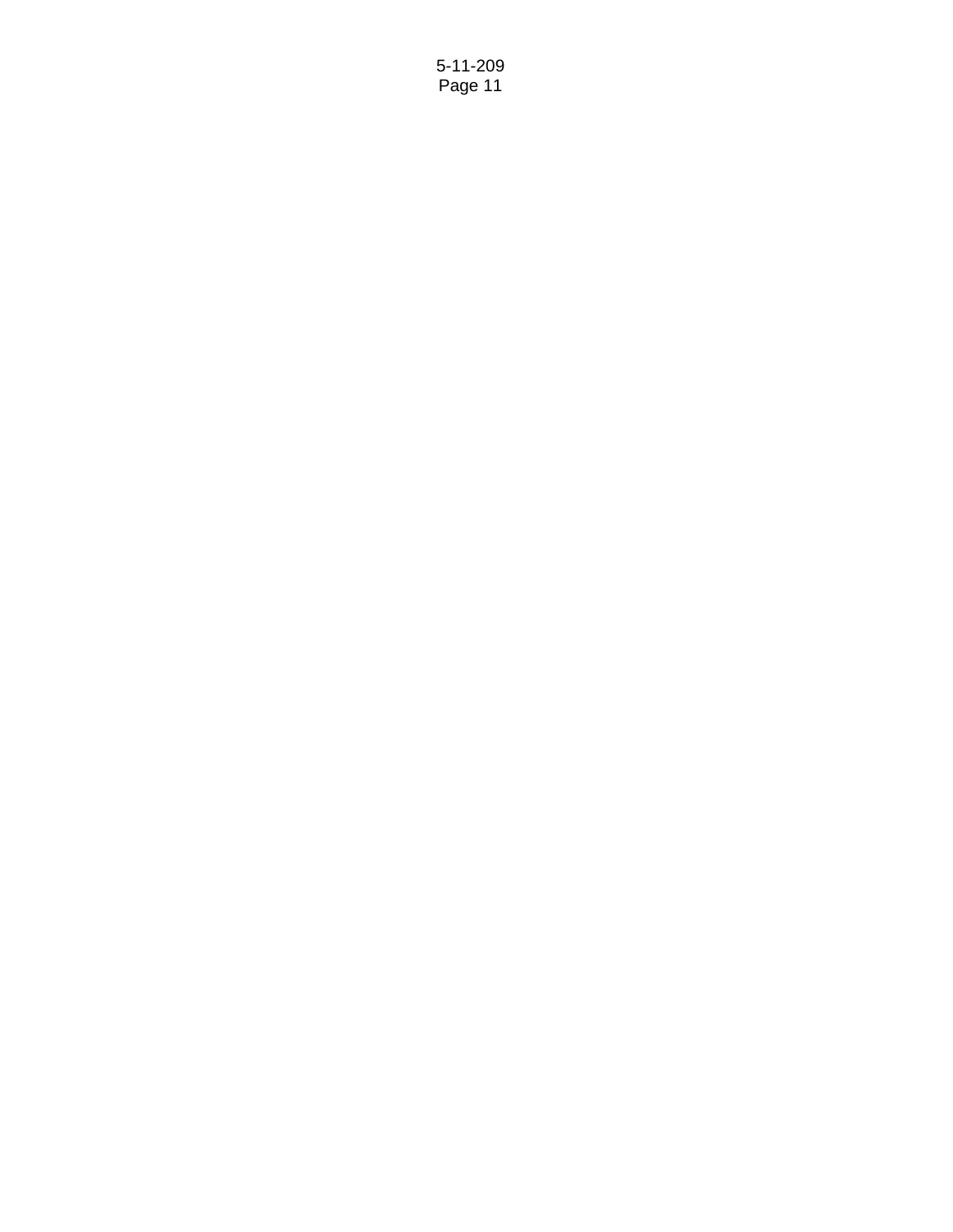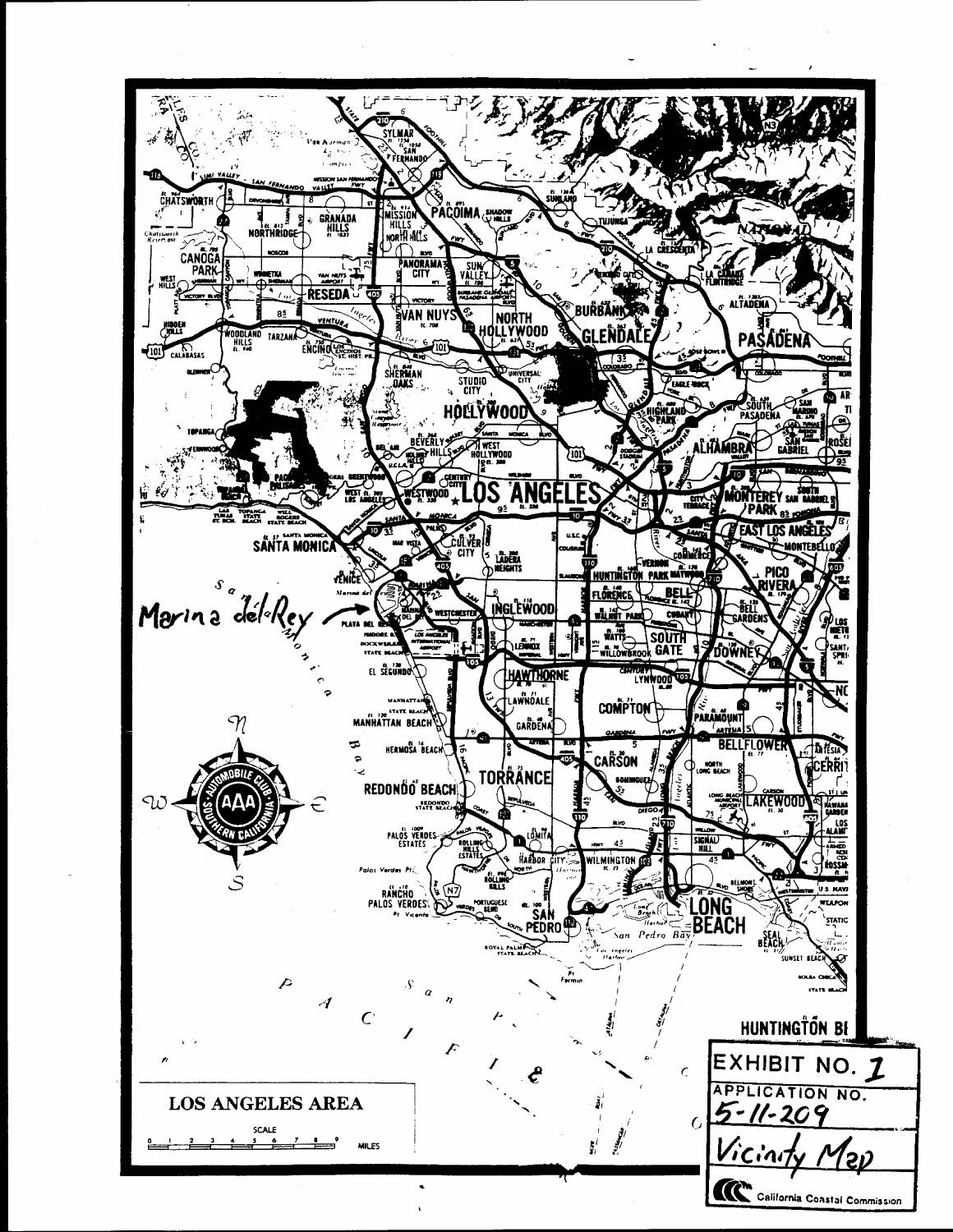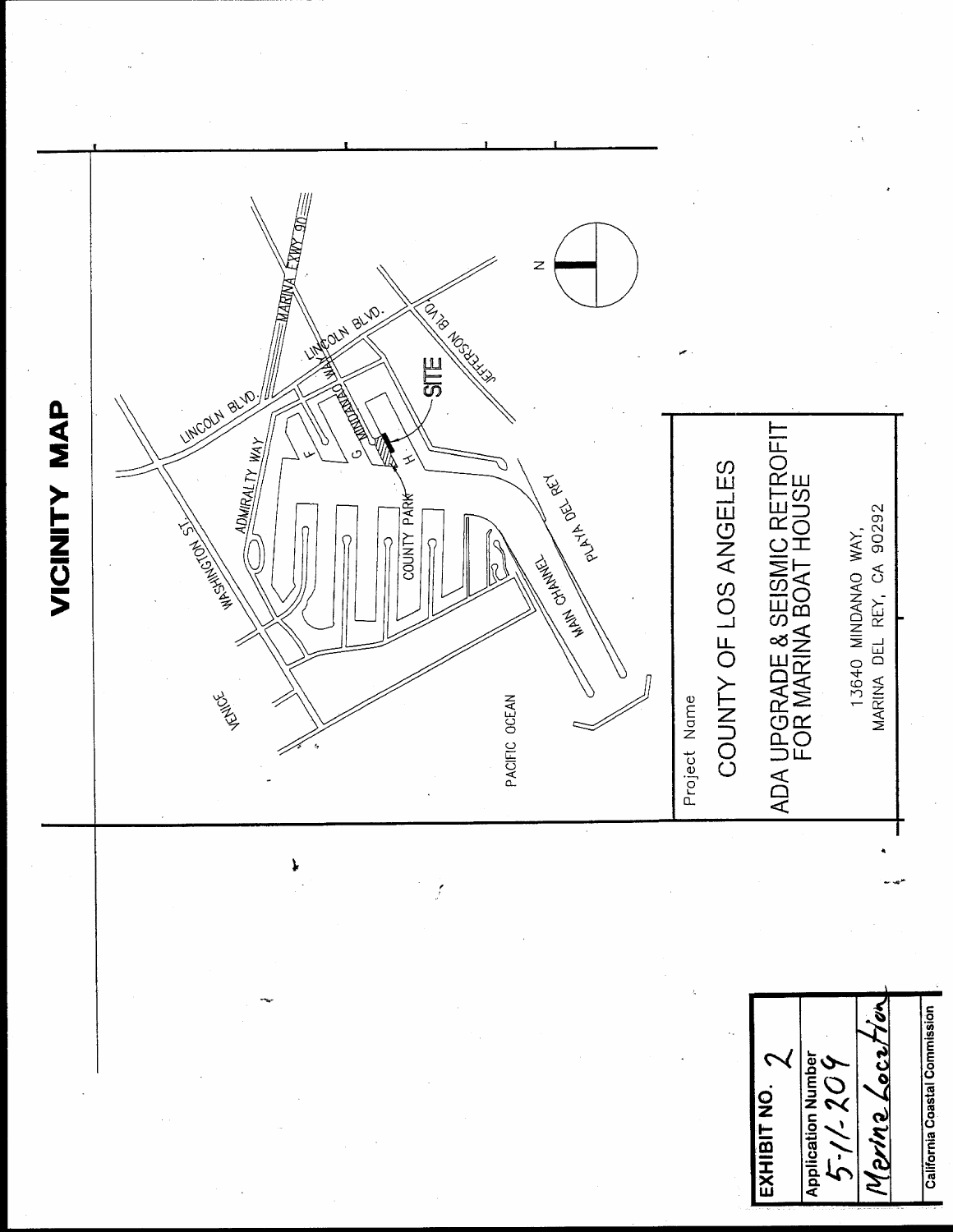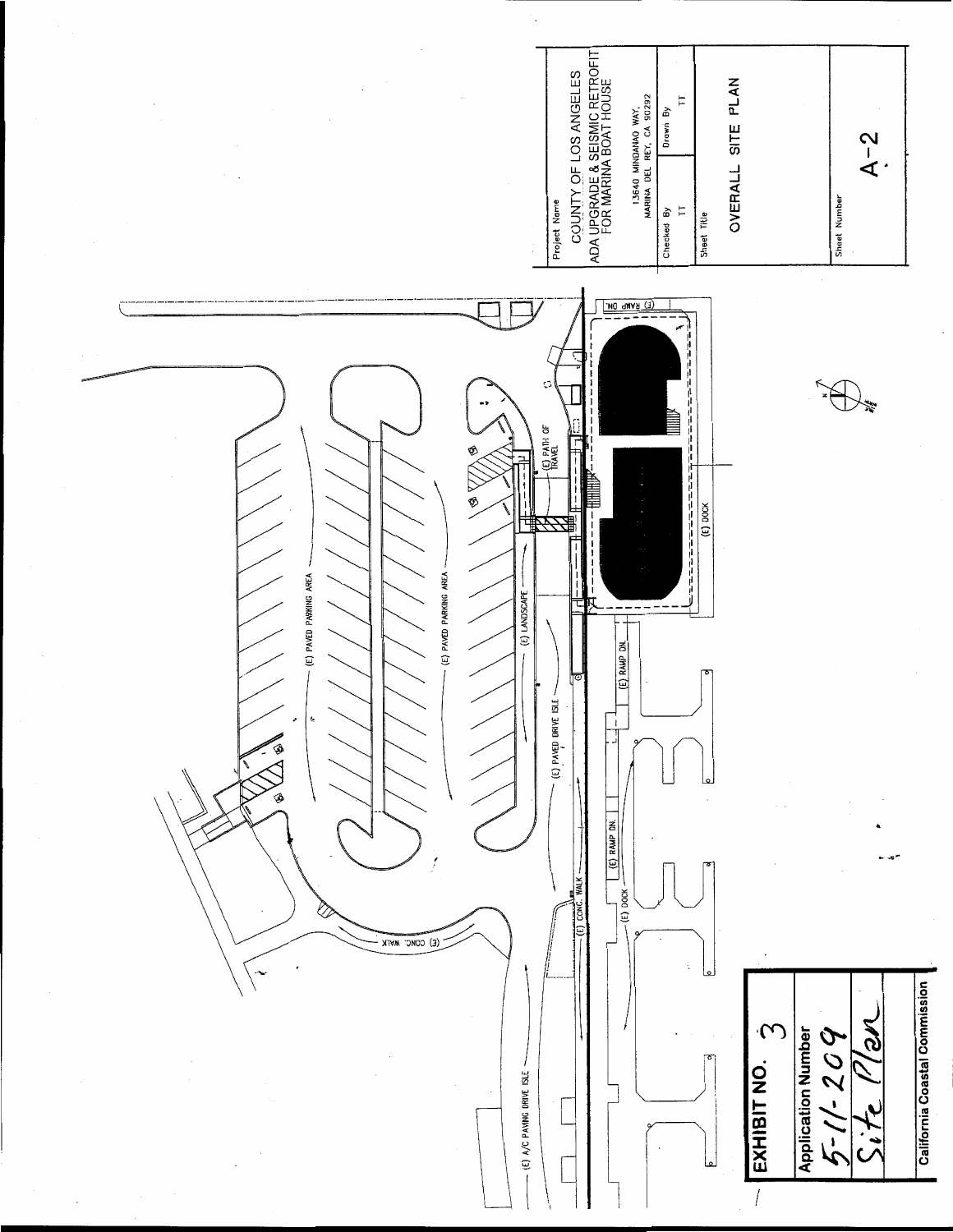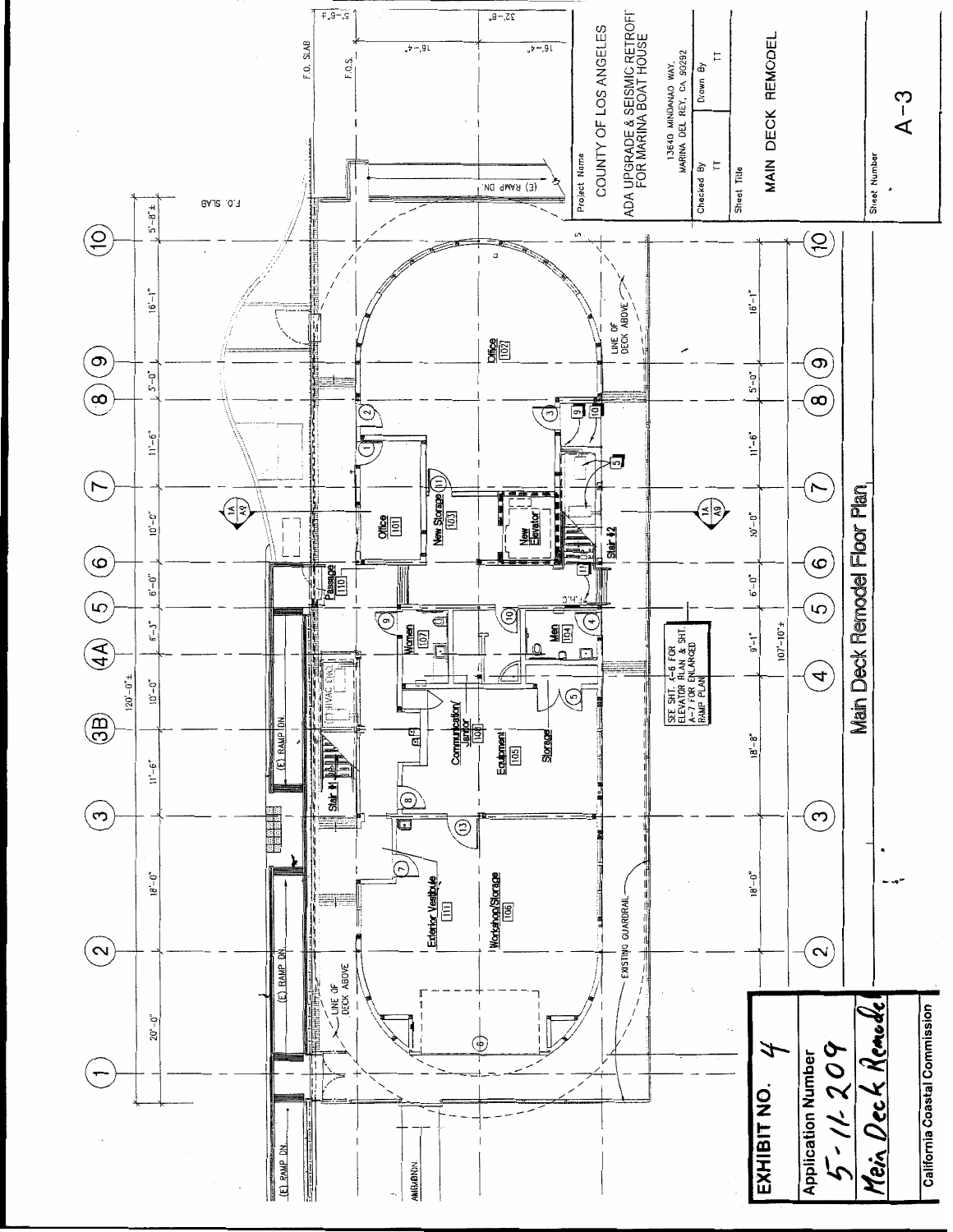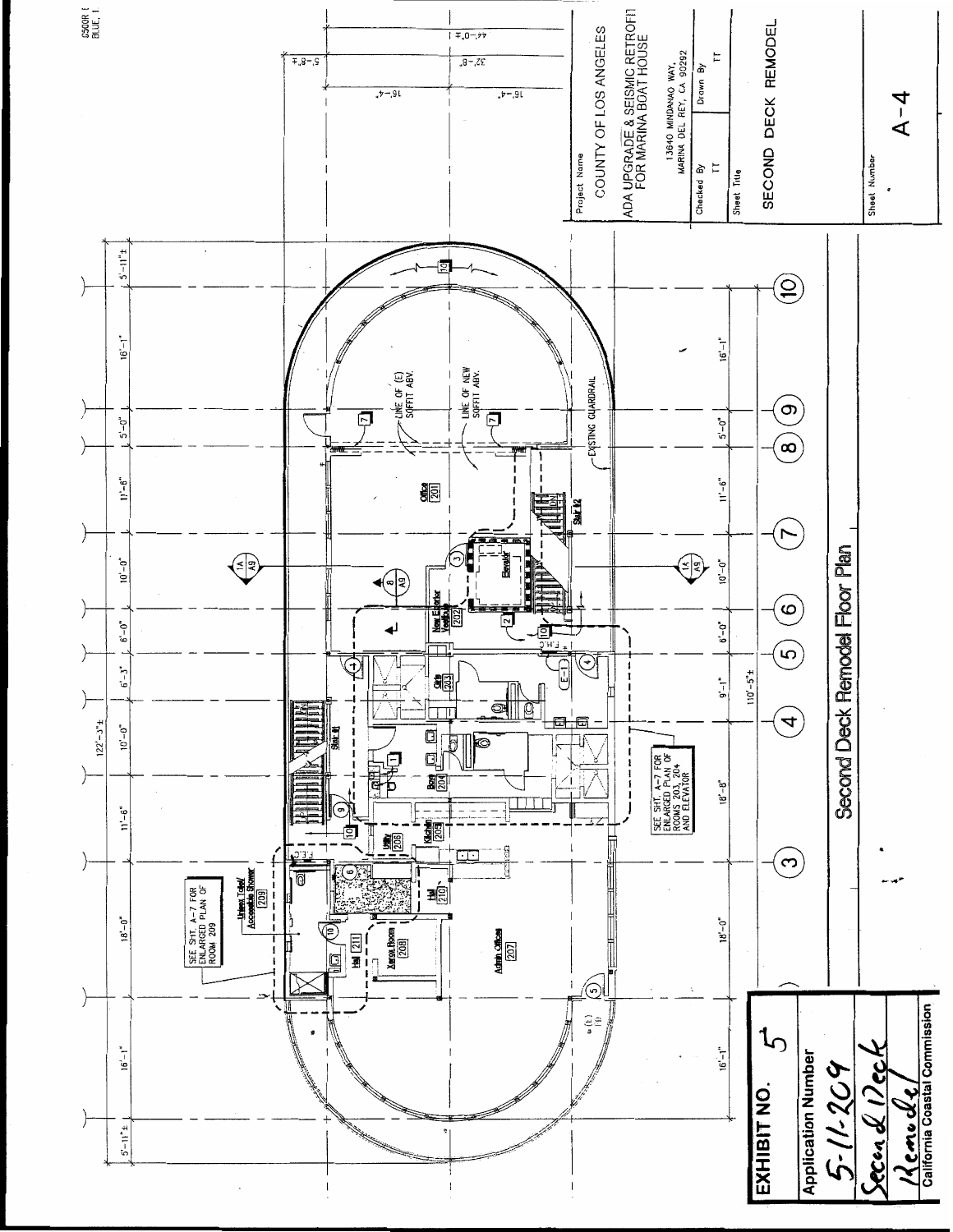